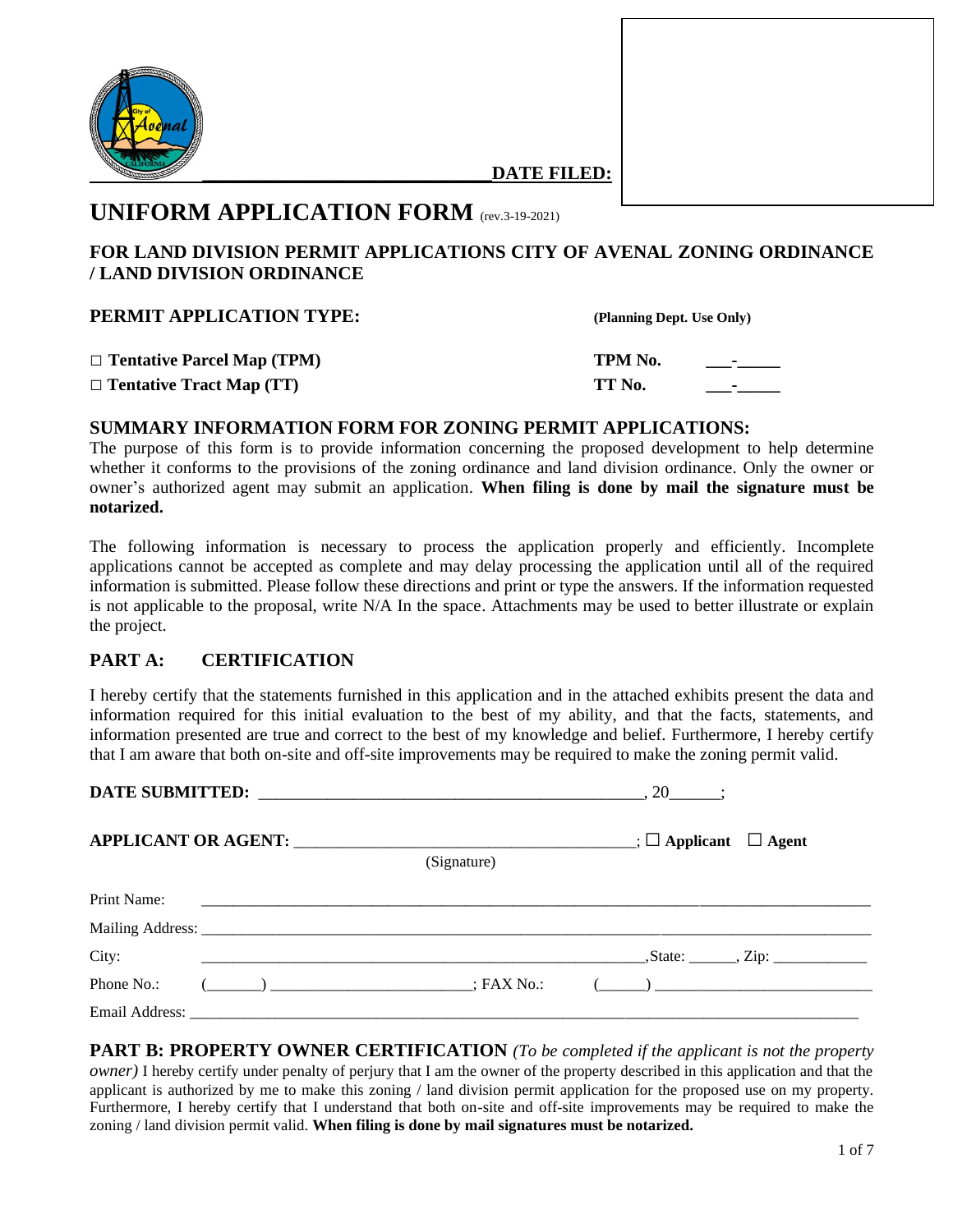|                                                                                                                                                                                                                                                    |                                    | $\overbrace{\hspace{2.5cm}}$ $\overbrace{\hspace{2.5cm}}$ $\overbrace{\hspace{2.5cm}}$ $\overbrace{\hspace{2.5cm}}$ $\overbrace{\hspace{2.5cm}}$ $\overbrace{\hspace{2.5cm}}$ $\overbrace{\hspace{2.5cm}}$ $\overbrace{\hspace{2.5cm}}$ $\overbrace{\hspace{2.5cm}}$ $\overbrace{\hspace{2.5cm}}$ $\overbrace{\hspace{2.5cm}}$ $\overbrace{\hspace{2.5cm}}$ $\overbrace{\hspace{2.5cm}}$ |  |
|----------------------------------------------------------------------------------------------------------------------------------------------------------------------------------------------------------------------------------------------------|------------------------------------|------------------------------------------------------------------------------------------------------------------------------------------------------------------------------------------------------------------------------------------------------------------------------------------------------------------------------------------------------------------------------------------|--|
|                                                                                                                                                                                                                                                    | (Signature)                        |                                                                                                                                                                                                                                                                                                                                                                                          |  |
|                                                                                                                                                                                                                                                    |                                    |                                                                                                                                                                                                                                                                                                                                                                                          |  |
| Address: City: City: State: Zip: Zip:                                                                                                                                                                                                              |                                    |                                                                                                                                                                                                                                                                                                                                                                                          |  |
| Phone No.: $(\_\_\_\_\_\_\_\$ : FAX No.: $(\_\_\_\_\_\_\_\_\_\_\_\$                                                                                                                                                                                |                                    |                                                                                                                                                                                                                                                                                                                                                                                          |  |
|                                                                                                                                                                                                                                                    |                                    |                                                                                                                                                                                                                                                                                                                                                                                          |  |
|                                                                                                                                                                                                                                                    |                                    |                                                                                                                                                                                                                                                                                                                                                                                          |  |
|                                                                                                                                                                                                                                                    |                                    |                                                                                                                                                                                                                                                                                                                                                                                          |  |
|                                                                                                                                                                                                                                                    |                                    |                                                                                                                                                                                                                                                                                                                                                                                          |  |
|                                                                                                                                                                                                                                                    |                                    |                                                                                                                                                                                                                                                                                                                                                                                          |  |
| Phone No.: $(\_\_\_\_\_)$ ___________; FAX No.: $(\_\_\_\_\_)$                                                                                                                                                                                     |                                    |                                                                                                                                                                                                                                                                                                                                                                                          |  |
|                                                                                                                                                                                                                                                    |                                    |                                                                                                                                                                                                                                                                                                                                                                                          |  |
|                                                                                                                                                                                                                                                    |                                    |                                                                                                                                                                                                                                                                                                                                                                                          |  |
|                                                                                                                                                                                                                                                    | (Signature)                        |                                                                                                                                                                                                                                                                                                                                                                                          |  |
|                                                                                                                                                                                                                                                    |                                    |                                                                                                                                                                                                                                                                                                                                                                                          |  |
|                                                                                                                                                                                                                                                    |                                    |                                                                                                                                                                                                                                                                                                                                                                                          |  |
| Phone No.: $(\_\_)$ ___________; FAX No.: $(\_\_)$                                                                                                                                                                                                 |                                    |                                                                                                                                                                                                                                                                                                                                                                                          |  |
|                                                                                                                                                                                                                                                    |                                    |                                                                                                                                                                                                                                                                                                                                                                                          |  |
|                                                                                                                                                                                                                                                    |                                    |                                                                                                                                                                                                                                                                                                                                                                                          |  |
|                                                                                                                                                                                                                                                    | (Signature)                        |                                                                                                                                                                                                                                                                                                                                                                                          |  |
|                                                                                                                                                                                                                                                    |                                    |                                                                                                                                                                                                                                                                                                                                                                                          |  |
|                                                                                                                                                                                                                                                    |                                    |                                                                                                                                                                                                                                                                                                                                                                                          |  |
| Phone No.: $(\_\_)$ ___________; FAX No.: $(\_\_)$                                                                                                                                                                                                 |                                    |                                                                                                                                                                                                                                                                                                                                                                                          |  |
|                                                                                                                                                                                                                                                    |                                    |                                                                                                                                                                                                                                                                                                                                                                                          |  |
| If the title to the property is other than a single, joint, or multiple ownership, please use the following space to state precisely<br>in what manner the title to the property is recorded (i.e., partnership, corporation, trust, estate, etc.) |                                    |                                                                                                                                                                                                                                                                                                                                                                                          |  |
|                                                                                                                                                                                                                                                    |                                    |                                                                                                                                                                                                                                                                                                                                                                                          |  |
| 2. Name and title of person authorized to execute this application for the above named:                                                                                                                                                            |                                    |                                                                                                                                                                                                                                                                                                                                                                                          |  |
| Subscribed and certified by:                                                                                                                                                                                                                       |                                    |                                                                                                                                                                                                                                                                                                                                                                                          |  |
| Received by:                                                                                                                                                                                                                                       | Planning Department Representative |                                                                                                                                                                                                                                                                                                                                                                                          |  |
|                                                                                                                                                                                                                                                    |                                    |                                                                                                                                                                                                                                                                                                                                                                                          |  |
| Receipt Number:                                                                                                                                                                                                                                    |                                    | Date Received: _                                                                                                                                                                                                                                                                                                                                                                         |  |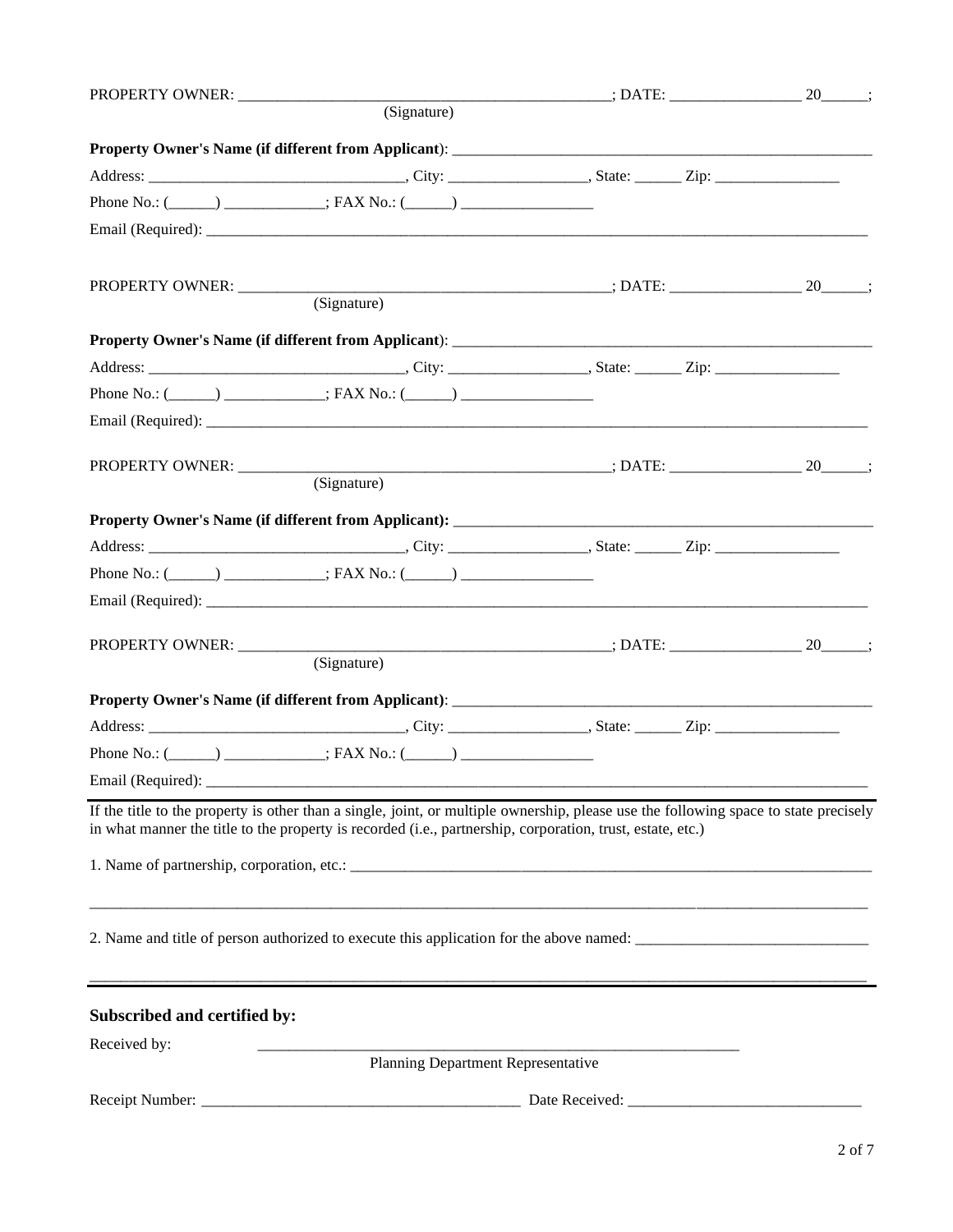#### **PART C: GENERAL INFORMATION** (Please Print or Type; Must Be Completed by Applicant)

**Site Address: \_\_\_\_\_\_\_\_\_\_\_\_\_\_\_\_\_\_\_\_\_\_\_\_\_\_\_\_\_\_\_\_\_\_\_\_\_\_\_\_\_\_\_\_\_\_\_\_\_\_\_\_\_\_\_\_\_\_\_\_\_\_\_\_\_\_\_\_\_\_\_\_\_\_\_\_\_\_\_**

**Assessor's Parcel Number(s): \_\_\_\_\_\_\_\_\_\_\_\_\_\_\_\_\_\_\_\_\_, \_\_\_\_\_\_\_\_\_\_\_\_\_\_\_\_\_\_\_\_\_\_\_, \_\_\_\_\_\_\_\_\_\_\_\_\_\_\_\_\_\_\_\_**

**Project Description / Use Proposed:** Each application shall include a complete project description which provides a project overview with all applicable information concerning the type of use proposed, hours of operation, number of shifts, number of employees, number and types of vehicles used in the operation. The project description shall also include the project sponsor's purpose and need for the project; project objectives; existing facilities; landscaping; lighting; signage; access/circulation; security and maintenance; fire suppression and safety proposals; storm water protection; water usage; surrounding land uses and setting; and other permits and approvals that may be required. If construction of new facilities is proposed the project should also address grading and compaction; construction and construction schedule; and project design features:

| pursuant to Section entries and the City of Avenal Zoning Ordinance.                    |  |     |     |
|-----------------------------------------------------------------------------------------|--|-----|-----|
|                                                                                         |  |     |     |
|                                                                                         |  |     |     |
| Number of Floors:                                                                       |  |     |     |
|                                                                                         |  |     |     |
| Is off-street parking provided? No Yes.                                                 |  |     |     |
|                                                                                         |  |     |     |
| <b>PART D: ZONING INFORMATION:</b> (The Planning Department will complete this section) |  |     |     |
| Zone District Classification of the site:                                               |  |     |     |
| Is a change of zone proposed?                                                           |  | Yes | No. |

| to a change of <i>E</i> one proposed.                                                     |            | .   |
|-------------------------------------------------------------------------------------------|------------|-----|
| Is an engineered septic tank/leach field system required?                                 | <b>Yes</b> | No. |
| Is the site in a Flood Zone?                                                              | Yes.       | No. |
| If yes, Panel No. 060086- $\_\_\_\_\_\$ ; Zone $\_\_\_\_\_\_\_\_\_\_\_\_\_\_\_\_\_\_\_$ . |            |     |
| Is the site in a floodway?                                                                | <b>Yes</b> | No  |
| Is the site restricted by Land Conservation (Williamson Act) Contract?                    | <b>Yes</b> | No. |
| If yes: Preserve No. $\frac{1}{\sqrt{2}}$ and Contract No. $\frac{1}{\sqrt{2}}$ .         |            |     |

#### **PART E: TYPE OF CEQA REVIEW REQUIRED** (The Planning Department will complete this section)

If the project is Categorical Exempt, give Class: \_\_\_\_\_\_\_\_\_\_\_\_\_\_\_\_\_\_\_\_\_\_\_\_\_\_\_\_\_\_\_\_\_\_\_\_\_\_\_\_\_\_\_\_\_\_\_\_\_\_\_, If project is a ministerial project, cite classification: \_\_\_\_\_\_\_\_\_\_\_\_\_\_\_\_\_\_\_\_\_\_\_ Is environmental review required? No Yes; If yes, attach environmental information form.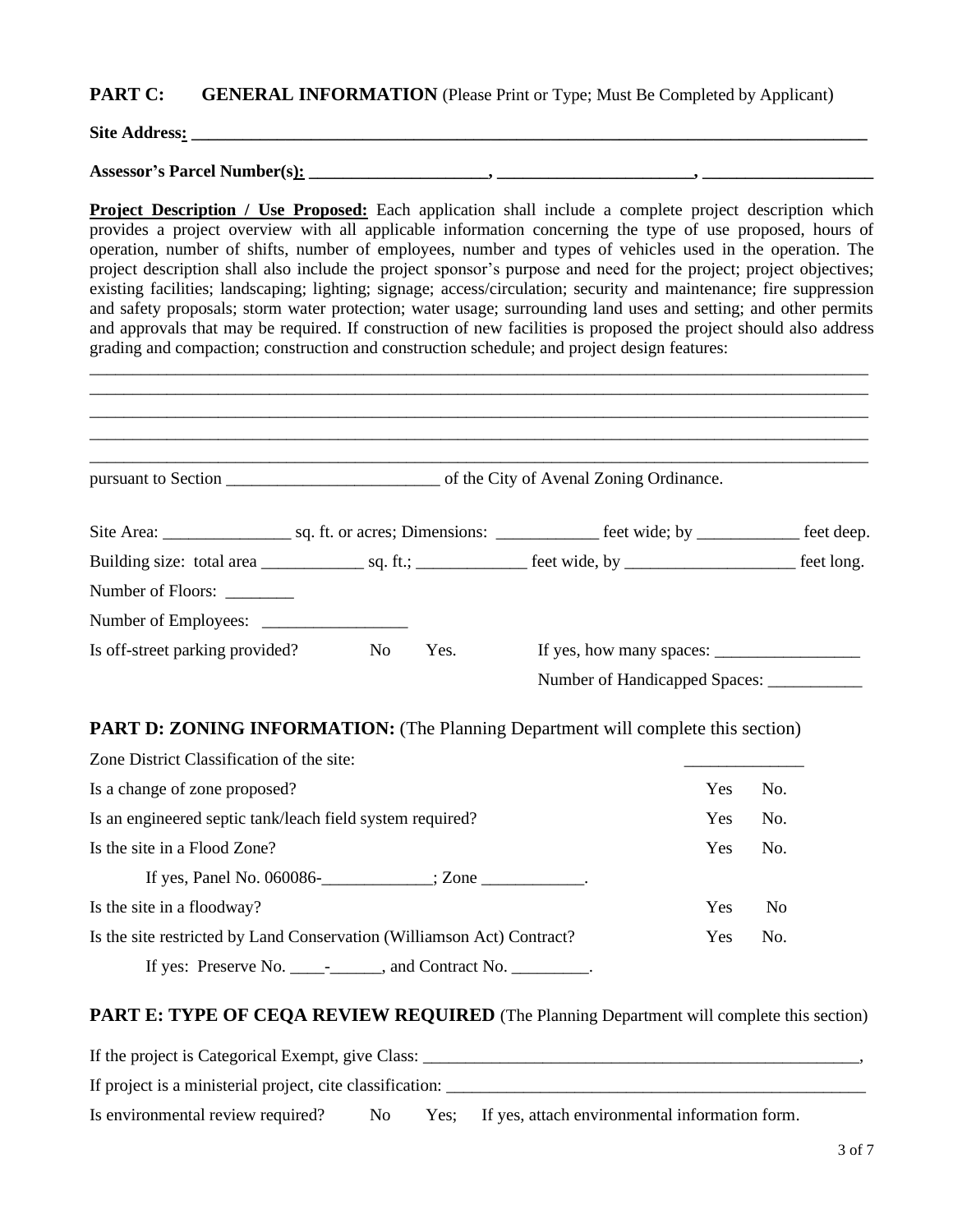#### **PART F: HAZARDOUS WASTE SITE DATA** (Must be completed by the applicant)

Section 65962.5(f) of the California Government Code states the following:

(f) Before a lead agency accepts as complete an application for any development project which will be used by any person, the applicant shall consult the lists sent to the appropriate city or county and shall submit a signed statement to the local agency indicating whether the project and any alternatives are located on a site that is included on any lists compiled pursuant to this section and shall specify any list. If the site is included on a list, and the list is not specified on the statement, the lead agency shall notify the applicant pursuant to Section 65493.

The "Cortese" list can be accessed at the following link:

[https://www.envirostor.dtsc.ca.gov/public/search?cmd=search&reporttype=CORTESE&site\\_type=CSITES,FUD](https://www.envirostor.dtsc.ca.gov/public/search?cmd=search&reporttype=CORTESE&site_type=CSITES,FUDS&status=ACT,BKLG,COM&reporttitle=HAZARDOUS+WASTE+AND+SUBSTANCES+SITE+LIST+%28CORTESE%29) [S&status=ACT,BKLG,COM&reporttitle=HAZARDOUS+WASTE+AND+SUBSTANCES+SITE+LIST+%28C](https://www.envirostor.dtsc.ca.gov/public/search?cmd=search&reporttype=CORTESE&site_type=CSITES,FUDS&status=ACT,BKLG,COM&reporttitle=HAZARDOUS+WASTE+AND+SUBSTANCES+SITE+LIST+%28CORTESE%29) [ORTESE%29](https://www.envirostor.dtsc.ca.gov/public/search?cmd=search&reporttype=CORTESE&site_type=CSITES,FUDS&status=ACT,BKLG,COM&reporttitle=HAZARDOUS+WASTE+AND+SUBSTANCES+SITE+LIST+%28CORTESE%29)

The following statement must be completed by the owner of the subject property or the owners authorized agent before this application can be certified complete by the City of Avenal – Community Development Department:

#### **STATEMENT:**

| 1. I have reviewed the attached "Cortese" list from the California Department of Toxic Substances Control's<br>this application $(\boxed{\phantom{a}}\underline{\hspace{1cm}}$ is $/\boxed{\phantom{a}}$ is not) on the "Cortese" list. |
|-----------------------------------------------------------------------------------------------------------------------------------------------------------------------------------------------------------------------------------------|
|                                                                                                                                                                                                                                         |
|                                                                                                                                                                                                                                         |
|                                                                                                                                                                                                                                         |
| 5. Address of project site (street name and number if available and ZIP Code): _____________________                                                                                                                                    |
| 6. Local agency (city/county): City of Avenal example and all the state of the state of the state of the state of the state of the state of the state of the state of the state of the state of the state of the state of the           |
|                                                                                                                                                                                                                                         |
| 8. Specify any list pursuant to Section 65962.5 of the Government Code: "Cortese" list: ____________                                                                                                                                    |
|                                                                                                                                                                                                                                         |
| 10. Date of "Cortese" list:                                                                                                                                                                                                             |
|                                                                                                                                                                                                                                         |
|                                                                                                                                                                                                                                         |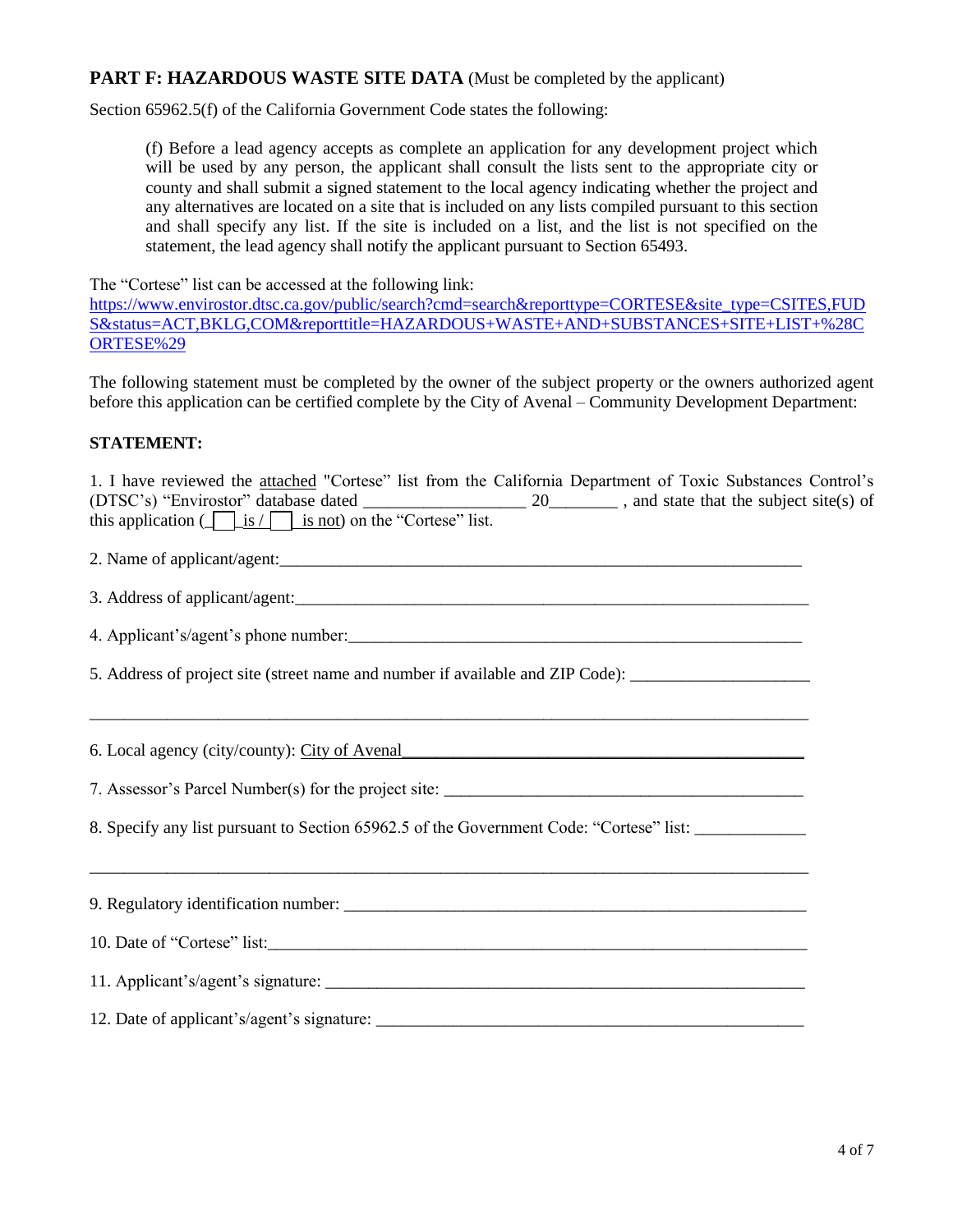## **PART H: TENTATIVE TRACT MAP FILING REQUIREMENTS**

- 1. File *five* (5) paper copies and *one* (1) electronic copy with the City of Avenal Community Development Agency, containing the following information:
	- a. A tract number as assigned by the secretary of the Advisory Agency.
	- b. Name and address of the owner(s) of record of the property to be subdivided, and name and Subdivider(s) if the owner(s) is/are not the Subdivider(s).
	- c. The Assessor's Parcel Number or numbers of the land to be divided.
	- d. Name of the registered civil engineer, licensed land surveyor, or person who prepared the map.
	- e. A vicinity map indicating the location of the proposed Subdivision in relation to the surrounding area or region.
	- f. Date of preparation, north arrow, and scale.
	- g. Approximate acreage of parcel to be subdivided and the acreage or square feet proposed for each lot in the Subdivision.
	- h. Exterior boundary lines of the total area to be divided.
	- i. The location, names, width, and curve radii of all existing or proposed alley, roads, streets, highways, and ways adjacent to or within the proposed Subdivision. Profiles shall be required where the grade exceeds three percent.
	- j. Contour lines drawn to intervals of one foot, and/or spot elevations shown on a maximum grid of one hundred (100) feet in each direction. Contour lines are required when grades in the Subdivision exceed three (3) percent.
	- k. The width and location of all existing or proposed easements or rights-of-way, whether public or private, for roads, drainage, sewers, public utilities, flood control purposes, or any other purpose.
	- l. Lot numbers, lot lines and approximate dimensions.
	- m. Location and approximate dimensions of proposed public areas.
	- n. Waivers of rights of access to and from streets, lots and other parcels of land and the location and approximate width of Reserve Strips.
	- o. Location of existing structures, irrigation ditches, water wells, pipelines, railroads, utility lines, and other physical features. Any existing structures or physical features which are to be left in place shall be so noted.
	- p. Location of specific plan lines.
	- q. Location of city boundary lines and boundary lines of any public district which may lie within 300 feet of the exterior boundary line of the proposed Subdivision.
	- r. Location and widths of watercourses and areas subject to flooding.
	- s. Approximate location and species of all existing and proposed trees or groups of trees located within the proposed Subdivision.
	- t. Proposed name of Subdivision, if any. No existing Subdivision name may be reused. Phased developments may reuse a previous phase name by adding the words "Unit No. 2", etc. Subdivisions contiguous to other Subdivisions may reuse the previous name by adding the word "Addition."
	- u. The existing and proposed zoning of the property to be divided.

#### **PART I: EVERY TENTATIVE MAP SHALL BE ACCOMPANIED BY THE FOLLOWING STATEMENTS:**

- 1. Existing uses of property.
- 2. Proposed uses of the property, including a statement of the relative proportions of the total area of the proposed Subdivision to be devoted to each use.
- 3. Source of water supply (system of supply and distribution).
- 4. Proposed method of sewage disposal.
- 5. Proposed storm water or other means of drainage disposal.
- 6. Type of street improvement.
- 7. A preliminary title report. (Separate).
- 8. Environmental Information Form (Separate).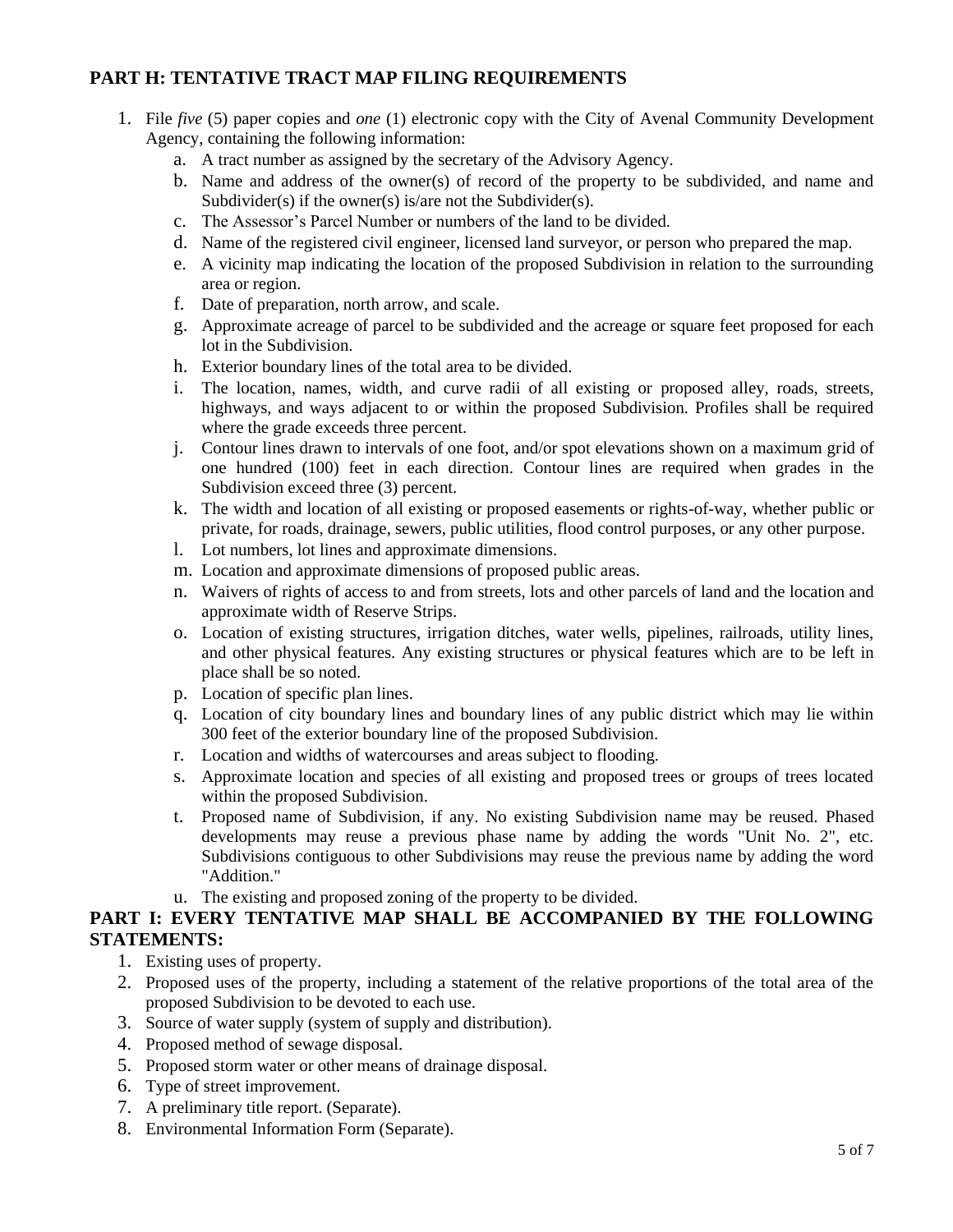- 9. All other improvements proposed to be made or installed.
- 10. The time when improvements are proposed to be made or installed. (One of the following must be completed prior to recording the map: 1) install the improvements or, 2) bond for the improvements.)
- 11. Description and location of community facilities which would serve the proposed Subdivision.
- 12. Minimum lot size and average lot size.
- 13. If the Subdivider desires that notices, reports and other communications from Community Development Department, Planning Commission, City Council, and other officers and agents of the county be sent to him in care of his engineer, he shall attach to the Tentative Parcel Map a statement to that effect
- 14. Representative percolation tests at site locations, taken in accordance with the "Manual of Septic Tank Practice" by the U.S. Health Service, PB 218 226, shall be submitted if septic tanks are proposed or if storm waters are to be contained on the lots, and percolated.
- 15. If the depth of ground water, as determined from information provided by the health department is less than 30 feet, its expected annual minimum depth, taking into account annual variation and fluctuations in adjacent water ways, shall be submitted. If the source of water supply is to be located within the Subdivision the expected depth to the potable water shall be reported.
- 16. **This checklist stating that all information required on the Tentative Map is included with the application and signed by the applicant or his, or her, agent.**

## **PART J: SITE PLAN DRAWING; INSTRUCTIONS FOR PREPARING A SITE PLAN DRAWING** (This must be completed by the applicant):

The site plan must be drawn in a neat and legible manner on paper, a minimum of 8½ by 11 inches to a maximum of 24 by 36 inches in size. The scale must be large enough to show all details clearly. *Three copies of the site plan must be submitted with Building Permit applications*. *5 copies of the site plan must be submitted with Zoning Permit applications*. If additional copies will be necessary, you will be notified. The following information must be included on the site plan. **Site plans for commercial and industrial projects shall be professionally drawn to scale and shall include elevation drawings of all structures, proposed or existing.**

The following information must be included on the site plan.

- a. Name and address of the legal owner of the site, and of the applicant, if not the owner.
- b. Address of the property if it has been assigned.
- c. Assessor's Parcel Number (APN).
- d. Date, north arrow, and scale of drawing.
- e. Dimension of the exterior boundaries of the site.
- f. Name all adjacent streets, roads, or alleys, showing right-of-way and dedication widths, reservation widths, and all types of improvements existing or proposed.
- g. Locate and give dimensions of all existing and proposed structures on the property. Indicate the height and depth of the buildings and their distances to at least two (2) property lines.
- h. Show access, internal circulation, parking and loading space. Detail off-street parking exits and entrances, complete with dimensions and numbers of parking spaces, including handicapped spaces.
- i. Show all fences, walls, and landscaping: their locations, heights, materials and/or type.
- j. Show all signs: their location, size, height, and material used.
- k. Note all external lighting: location and the general nature and hooding devices.
- l. Indicate location of existing and proposed septic tanks and leach lines, and water wells within 50 feet of the property if the proposed use is not connected to a municipal water and sewer system (i.e., City of Hanford, Armona CSD, etc.)
- m. Location and direction of on-site drainage Indicate method of storm water drainage.
- n. Location of existing and/or proposed public improvements (such as curbs, gutters, sidewalks, utility poles, fire hydrants, streetlights, traffic signal devices, etc.)
- o. Note the distances to the nearest fire hydrant and proposed method of fire protection
- p. Note any special method of fire protection (i.e., water tanks, new fire hydrant, etc.)
- q. Show existing and proposed landscaping.